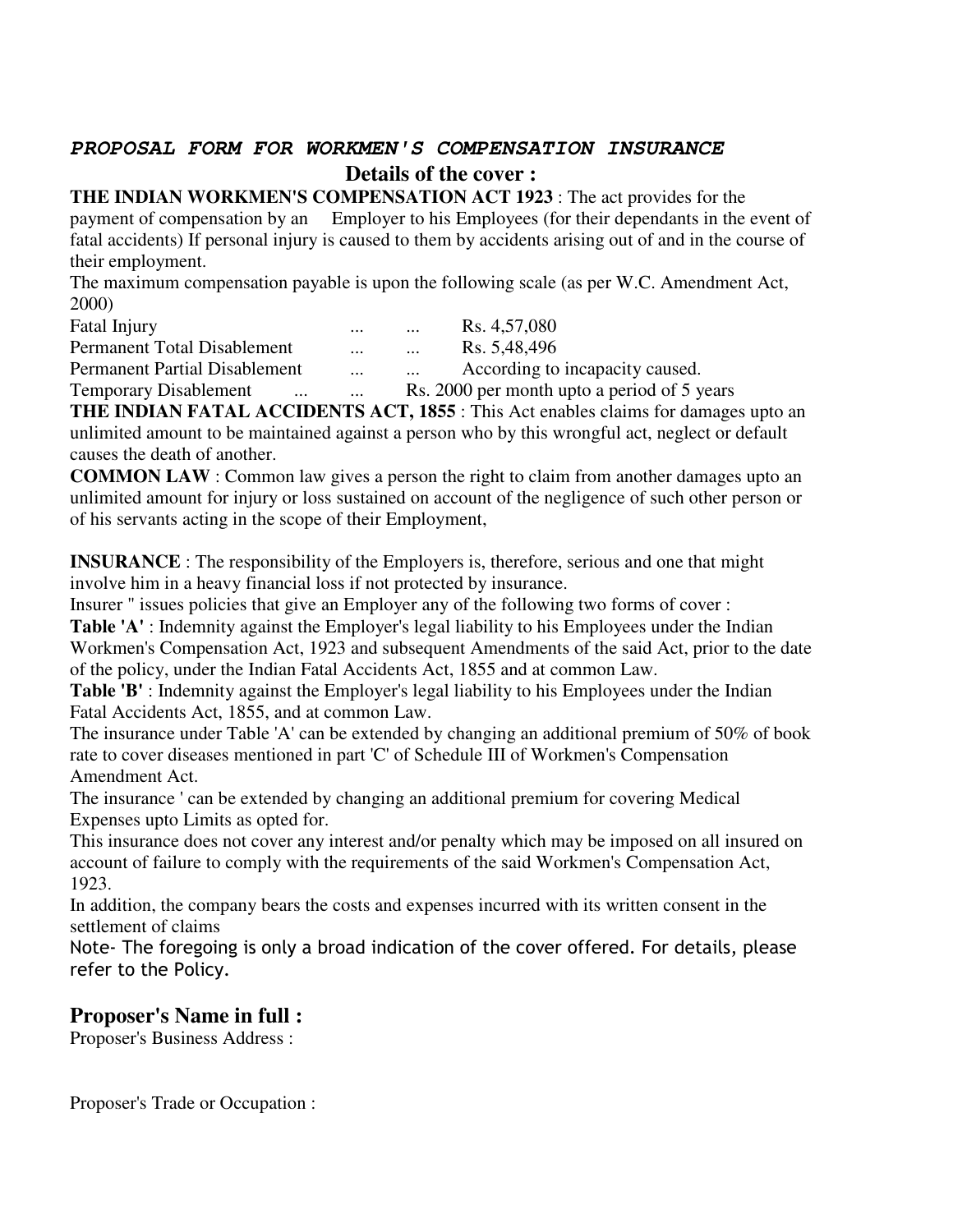# Paid Up Capital (if applicable) : **Particulars of Work :**

| Description of<br>Employees                                                                             | Estimated<br>Number of<br><b>Employees</b> | Cash           | Living or<br>other<br>allowances<br>if any) | Total | Insurance<br>required. State<br>Table A or B of<br>prospectus | Rate %o<br><b>PREMIUM</b><br>(For office<br>use) |
|---------------------------------------------------------------------------------------------------------|--------------------------------------------|----------------|---------------------------------------------|-------|---------------------------------------------------------------|--------------------------------------------------|
| 1                                                                                                       | $\overline{2}$                             | $\overline{3}$ | $\overline{\mathbf{4}}$                     | 5     | 6                                                             | $\overline{7}$                                   |
| Workmen drawing<br>monthly wages up to<br>Rs.4000/-                                                     |                                            |                |                                             |       |                                                               |                                                  |
| <b>Clerical Staff</b>                                                                                   |                                            |                |                                             |       |                                                               |                                                  |
| Commercial<br><b>Travellers</b>                                                                         |                                            |                |                                             |       |                                                               |                                                  |
| Employees engaged<br>with woodworking<br>machinery including<br>machinists and<br>machinists labourers  |                                            |                |                                             |       |                                                               |                                                  |
| Others (specify)                                                                                        |                                            |                |                                             |       |                                                               |                                                  |
|                                                                                                         |                                            |                |                                             |       |                                                               |                                                  |
|                                                                                                         |                                            |                |                                             |       |                                                               |                                                  |
| Workers drawing<br>monthly wages over<br>Rs.4000/-                                                      |                                            |                |                                             |       |                                                               |                                                  |
| <b>Clerical Staff</b>                                                                                   |                                            |                |                                             |       |                                                               |                                                  |
| Commercial<br><b>Travellers</b>                                                                         |                                            |                |                                             |       |                                                               |                                                  |
| Employees engaged<br>with woodworking<br>machinery including<br>machinists and<br>machinist's labourers |                                            |                |                                             |       |                                                               |                                                  |
|                                                                                                         |                                            |                |                                             |       |                                                               |                                                  |
| Others (specify)                                                                                        |                                            |                |                                             |       |                                                               |                                                  |
|                                                                                                         |                                            |                |                                             |       |                                                               |                                                  |
|                                                                                                         |                                            |                |                                             |       |                                                               |                                                  |
|                                                                                                         |                                            |                |                                             |       |                                                               |                                                  |
|                                                                                                         |                                            |                |                                             |       |                                                               |                                                  |

## SCHEDULE ALL PERSONS EMPLOYED MUST BE INCLUDED

The total amount of wages, salaries and other earnings paid by me/us during the past twelve months was Rs. \_

 Do you wish to insure your liability under Indian Workmen's Compensation Act, 1923, and subsequent amendments of the said Act prior to the date of issue of the Policy, to the workmen of contractors ? (i.e. of "Contractors" as defined in the Act, See note)YES / NO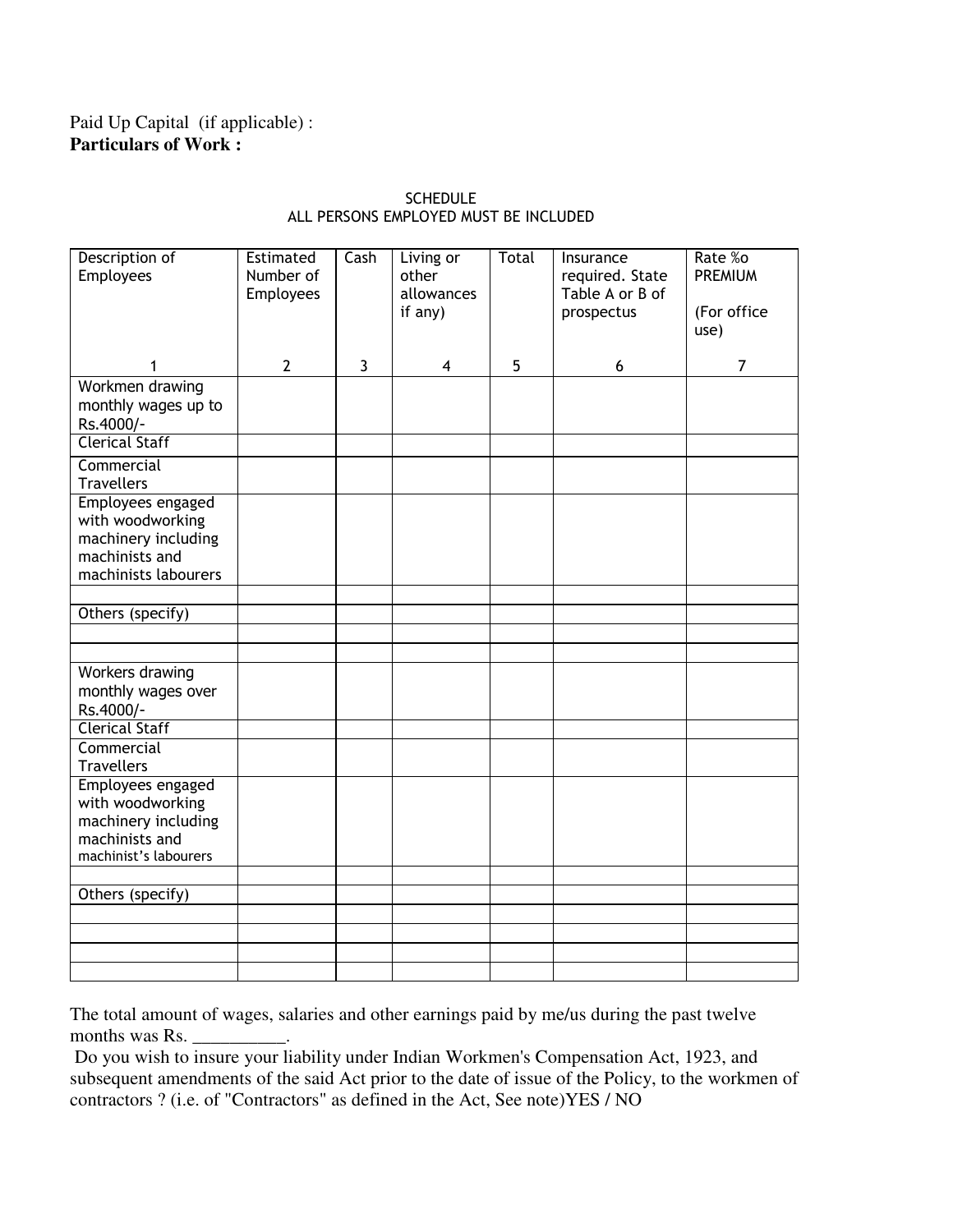If yes, please state:-

| Names of    | Full details of                 | In cases for which                        | In case for which                   | In case for which                   |
|-------------|---------------------------------|-------------------------------------------|-------------------------------------|-------------------------------------|
| Contractors | work subject<br>(Specify exact, | the contract is for<br>labour only, state | the contract is for<br>labour and   | contract is for<br>labour materials |
|             | nature of work)                 | total amount of<br>contract or wages      | materials state<br>estimated amount | and equipment,<br>state estimated   |
|             |                                 | paid                                      | of contract.                        | amount of                           |
|             |                                 |                                           |                                     | contract.                           |
|             |                                 | Rs.                                       | <b>Rs</b>                           | Rs.                                 |
|             |                                 | Rs.                                       | Rs.                                 | Rs.                                 |
|             |                                 | Rs.                                       | Rs.                                 | Rs.                                 |

**Note :** The Workmen's Compensation Act, 1923, states that where any person (the "Principal") in the course of or for the purposes of his trade or business contracts with any other person (the "Contractor") for the execution by or under the contractor of the whole or any part of the work which is ordinarily part of the trade or business of the principal, the latter is liable in respect of accident to the Contractor's workmen happening or in or about the premises on which the Principal has undertaken or usually undertakes to execute the work and who are otherwise under his control or management. In such cases the Principal is entitled to be indemnified by the Contractor.

1. Does the above Schedule include

|                        | (a) All persons in your service? | (a) |
|------------------------|----------------------------------|-----|
| $\sqrt{1}$ $\sqrt{11}$ |                                  |     |

- (b) All your sub Contractors ? (b)
- 2. Are your premises a Factory within the meaning of the Factory Act ?
- 3. (a) Do you have any circular saws or other machinery (a) driven by steam, gas, water, electricity or other mechanical power ? If yes give full particulars.
	- (b) Are your machinery plant and ways properly fenced and (b) guarded and otherwise in good order and condition ?
- 4. (a) Is your boiler registered under the Indian Boiler Act, (a) 1923.
	- (b) If not, under what conditions it is exempted from such (b) registration.
- 5. State what acids, gases, chemicals or explosives gases will be used and to what extent ?
- 6. Are you at present insured or have you ever proposed for an insurance in respect of your liability to your Employees ? If yes, please give the name/s of the Company or Companies, Policy Nos. & Period.
- 7. Has any proposal for an insurance in respect of your liability (a) Declined to your employees or renewal thereof ever been declined or (b) Withdrawn